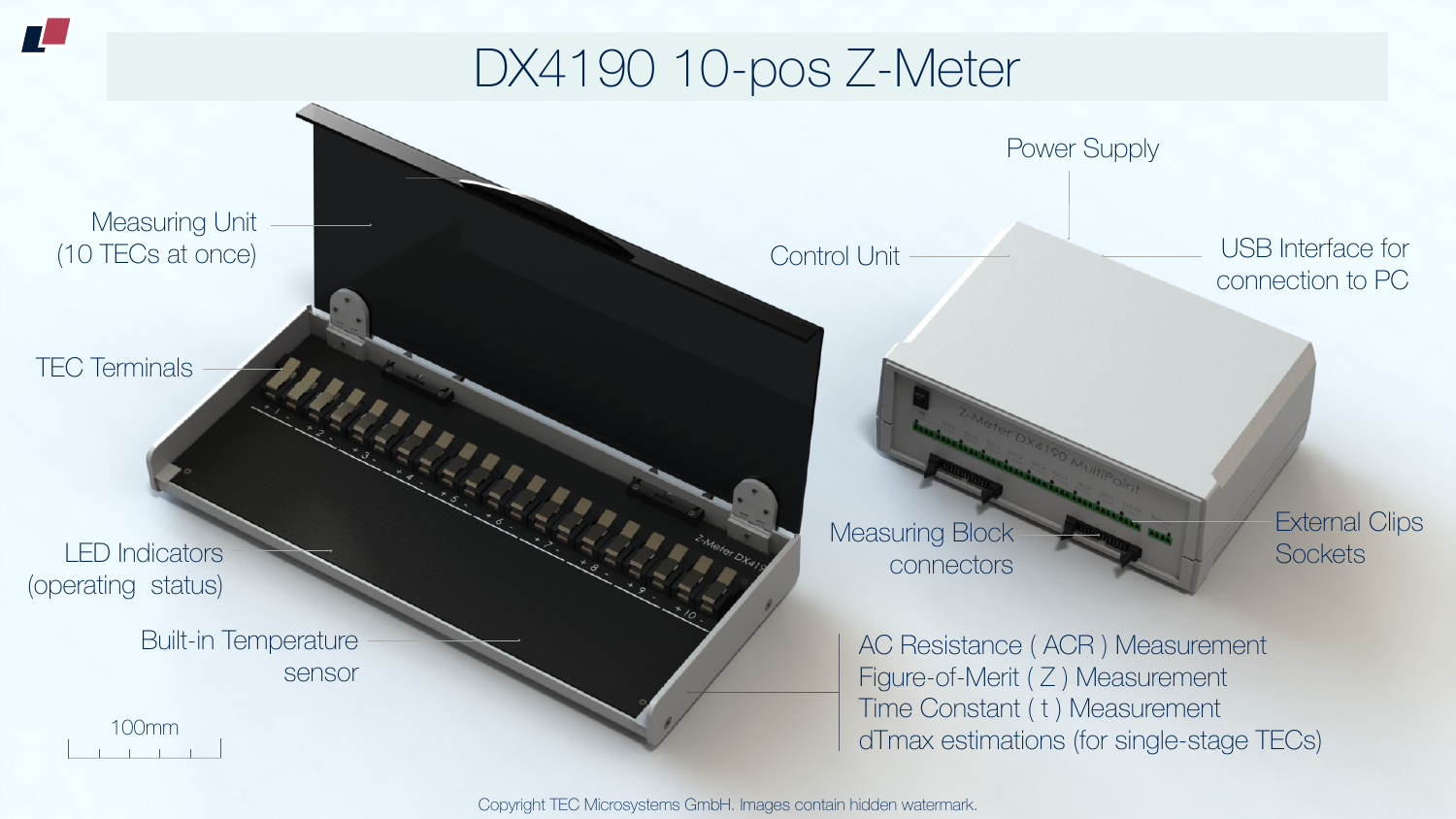

## DX4190 Z-Meter Specifications

Copyright TEC Microsystems GmbH. Images contain hidden watermark.

| DX4190 10-POS Z-METER SPECIFICATIONS |               |                                            |  |  |  |  |  |
|--------------------------------------|---------------|--------------------------------------------|--|--|--|--|--|
| Connection to PC                     |               | Required                                   |  |  |  |  |  |
| <b>PC Connection Interface</b>       |               | USB type B                                 |  |  |  |  |  |
| Z-Meter Software                     |               | Included. Windows version only             |  |  |  |  |  |
| Measurement Interface                |               | Internal in Chamber or External with Clips |  |  |  |  |  |
| <b>Measurement Scheme</b>            |               | 4-wires method                             |  |  |  |  |  |
| Ambient Temp. Sensor                 |               | Available, integrated                      |  |  |  |  |  |
| <b>TEC Polarity Check</b>            |               | Available                                  |  |  |  |  |  |
| <b>Typical TEC Testing Time</b>      | <b>Sec</b>    | 20  180 (depending on TEC size             |  |  |  |  |  |
| TEC AC RESISTANCE MEASUREMENTS (ACR) |               |                                            |  |  |  |  |  |
| Range                                | Ohm           | $0.1$ $.100$                               |  |  |  |  |  |
| Accuracy                             | $\%$          | $0.6$ (but $>0.01$ Ohm)                    |  |  |  |  |  |
| Repeatability                        | $\frac{0}{0}$ | 0.3                                        |  |  |  |  |  |
| FIGURE-OF-MERIT MEASUREMENTS (Z)     |               |                                            |  |  |  |  |  |
| Range                                | $10E-3/K$     | 14                                         |  |  |  |  |  |
| Accuracy                             | $\frac{0}{0}$ | 1.5                                        |  |  |  |  |  |
| Repeatability                        | $\%$          | 0.4                                        |  |  |  |  |  |
| <b>TEC TIME CONSTANT</b>             |               |                                            |  |  |  |  |  |
| Range                                | <b>Sec</b>    | 1100                                       |  |  |  |  |  |
| Accuracy                             | $\%$          | 1.5                                        |  |  |  |  |  |
| Repeatability                        | $\%$          |                                            |  |  |  |  |  |

| OPERATING CONDITIONS                      |                        |                                                     |  |  |  |
|-------------------------------------------|------------------------|-----------------------------------------------------|--|--|--|
| <b>Ambient Temperature</b>                | $\mathrm{O}\mathrm{C}$ | 1535                                                |  |  |  |
| <b>Humidity</b>                           | $\%$                   | 0.95                                                |  |  |  |
| DX4190 POWER SUPPLY                       |                        |                                                     |  |  |  |
| <b>AC Voltage</b>                         | $\vee$                 | 85.260                                              |  |  |  |
| Frequency                                 | Hz                     | 47.63                                               |  |  |  |
| Current                                   | $\forall$              | 0.35A/115VAC                                        |  |  |  |
| <b>DIMENSIONS AND WEIGHT</b>              |                        |                                                     |  |  |  |
| Main Block                                | mm                     | $235 \times 180 \times 90$                          |  |  |  |
| Main Block Weight                         | kg                     | 1.1                                                 |  |  |  |
| <b>Testing Block</b>                      | mm                     | $388 \times 180 \times 44$                          |  |  |  |
| <b>Testing Block Weight</b>               | kg                     | 1.6                                                 |  |  |  |
| STANDARD DX4190 KIT                       |                        |                                                     |  |  |  |
| Main Block                                | 1 <sub>pcs</sub>       | Can be used separately (w/o measuring block)        |  |  |  |
| <b>Testing Block</b>                      | 1 <sub>pcs</sub>       | Can be used only connected to Main Block            |  |  |  |
| <b>Terminal Cables</b>                    | 2pcs                   | <b>Connection between Main and Measuring Blocks</b> |  |  |  |
| Power Cable                               | 1 <sub>pcs</sub>       | Standard EU socket type                             |  |  |  |
| <b>USB Cable</b>                          | 1 <sub>pcs</sub>       | USB SCUAB 1.5m lenght                               |  |  |  |
| Z-Meter Software                          |                        | MS Windows version only                             |  |  |  |
| <b>External Clips</b>                     | 10pcs                  | 10x Kelvin Clips 4-wires scheme                     |  |  |  |
| OPTIONAL ACCESSORIES (ORDERED SEPARATELY) |                        |                                                     |  |  |  |
| <b>BNC Adapter</b>                        |                        | Allows to use BNC tools with Z-Meter                |  |  |  |
| <b>Customized WB Clips</b>                |                        | Required for WB TECs measuring process              |  |  |  |